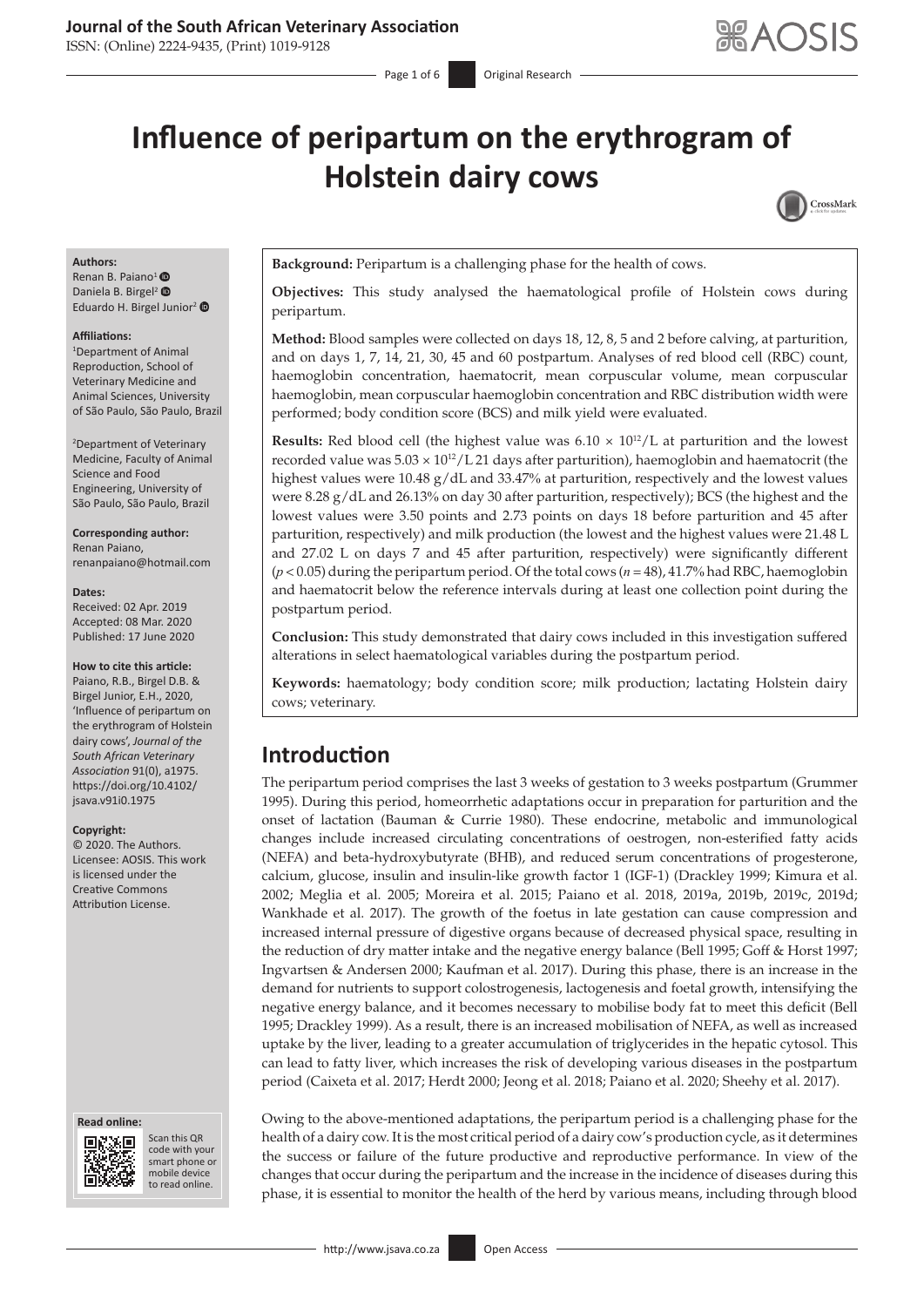

Note: Superscript letters differ at *p* < 0.05.

BCS, body condition score; RDW, red blood cell distribution width; MCHC, mean corpuscular haemoglobin concentration; MCH, mean corpuscular haemoglobin; MCV, mean corpuscular volume. **FIGURE 1:** Mean (±SE) (a) red blood cell (×10<sup>12</sup>/L), (b) haematocrit (%), (c) haemoglobin (g/dL), (d) mean corpuscular volume (fL), (e) mean corpuscular haemoglobin (pg),<br>(f) mean corpuscular haemoglobin concentration (g dairy cows during peripartum. Superscript letters differ at *p* < 0.05.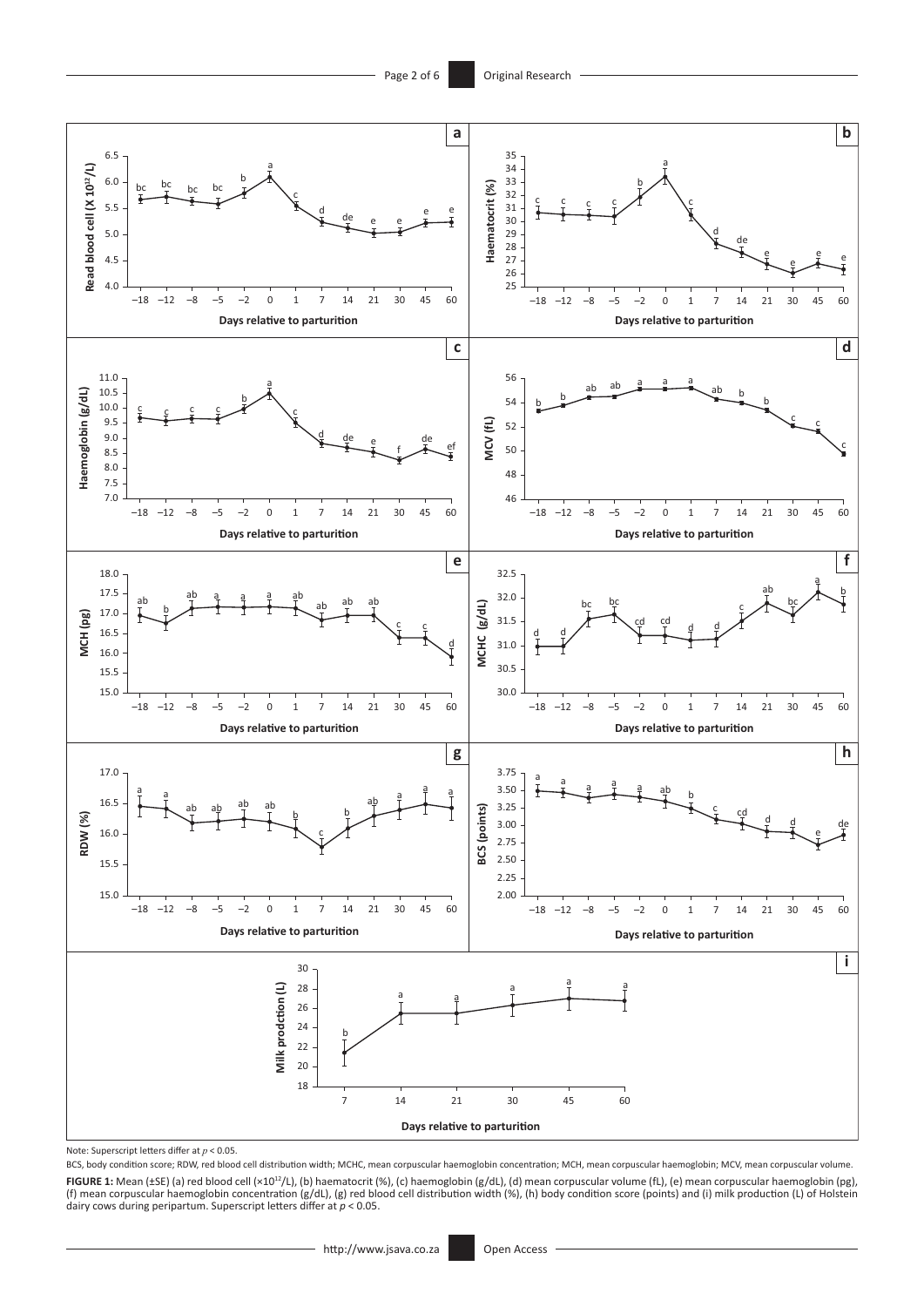tests, and to carry out any interventions if necessary. In this sense, evaluation of erythrogram is useful for assessing animal health, especially in terms of detecting the presence of anaemia of various aetiologies. Drastic physiological changes, such as those occurring in the peripartum period, may significantly influence various haematological measures. Thus, in order to avoid erroneous diagnoses, knowledge of the effect of any physiological changes on the erythrogram could be useful when interpreting results. Moreover, with the exception of haematocrit, the haematological profile of Holstein dairy cows during peripartum has not been described previously in detail. Thus, this study aimed to characterise the haematological profile of Holstein cows during peripartum.

# **Materials and methods**

At the beginning of this study, all cows were examined clinically, and only healthy cows were used. Forty-eight Holstein multiparous dairy cows (parity:  $2.9 \pm 0.4$ ) were included in this study. The cows were housed in a freestall barn, fed a total mixed feed system (total mixed ration [TMR]) twice a day and milked twice daily. The prepartum diet comprised 17 kg of corn silage and the concentrate comprised 2.72 kg of ground corn, 800 g of soybean meal and 400 g of anionic salt (Minerthal nucleus milk prepartum®, Minerthal, Brazil). The nutritional content was 42.36% of neutral detergent fibre, 14.71% crude protein and 3.03% of fat. The postpartum diet consisted of 27.5 kg of corn silage, 5.18 kg of corn ground, 2.890 kg of soybean meal and 180 g of postpartum mineral supplement (Minerthal nucleus milk MD®). The nutritional content was 41.78% of neutral detergent fibre, 16.5% crude protein and 4% of fat.

Blood samples were taken at 0700 hours before feeding on days 18, 12, 8, 5 and 2 before the predicted calving date, at parturition (3 hours – 8 hours after parturition), and on days 1, 7, 14, 21, 30, 45 and 60 postpartum. Blood was collected by coccygeal venipuncture and placed into a vacuum glass tube containing ethylenediaminetetraacetic acid (EDTA) as an anticoagulant (Vacutainer Systems, Becton Dickinson, Franklin Lakes, NJ). Samples were analysed at the Multiuser Laboratory in Clinical Veterinary Analysis of the University of São Paulo. Blood samples were transported to the laboratory and analysed within 3 h of collection. Analyses of red blood cell count (RBC), haemoglobin concentration (Hb), haematocrit (Ht), mean corpuscular volume (MCV), mean corpuscular haemoglobin (MCH), MCH concentration (MCHC) and RBC distribution width (RDW) were performed using a veterinary haematology analyser (BC-2800 Vet Mindray) with speciesspecific settings for cattle.

Cows had their body condition score (BCS) assessed at all time points by a single person using a 1–5 scale (Ferguson, Galligan & Thomsen 1994). Milk yield was recorded at each milking and saved in the software program Alpro (DeLaval, Tumba, Sweden).

Statistical analysis was performed using statistical analysis software (SAS) (version 9.3 SAS/STAT; SAS Institute Inc., Cary, NC). After testing for normality with the Shapiro–Wilk test, an analysis of variance (ANOVA) was performed for erythrocyte indices, milk production and BCS, using the mixed-model procedure for repeated measurements (PROC MIXED) of SAS. The model included variable days as a fixed effect and the variable parity and cow as a random effect. Mean values were compared with Tukey's test. Differences with *p* < 0.05 were considered significant. Values are presented as the mean ± standard error (SE).

### **Ethical considerations**

The study was conducted on the farm of the University of São Paulo, Fernando Costa Campus, located in the city of Pirassununga, Brazil. All animal procedures were approved by the Animal Use Ethics Committee of the Faculty of Veterinary Medicine and Animal Science of the University of São Paulo (protocol number: 8022150216).

# **Results**

Figure 1 shows the results of the haematological profile, body condition score and milk production of dairy cows during the peripartum period. Red blood cells, Hb and Ht were significantly different ( $p < 0.05$ ) at different time points during the peripartum period. The lowest value of RBC was observed on 21 days postpartum (5.03  $\times$  10<sup>12</sup>/L), which differed significantly  $(p < 0.05)$  from the values observed in the prepartum period. For Ht and Hb, the lowest values were observed at 30 days postpartum, corresponding to 26.13% and 8.28 g/dL, respectively; these values differed from those observed during the prepartum period. The lowest values of erythrocyte indices, observed at 60 days after parturition, differed  $(p < 0.05)$  from the values observed in the prepartum period, with averages of 49.76 femtolitres (fL) and 15.91 picograms/cell (pg) for MCV and MCH, respectively, whereas the lowest value of MCHC was noted at 18 days before parturition (30.98 g/dL). The lowest values of RDW were observed at 7 days postpartum (15.8%), differing (*p* < 0.05) from the values at other periods.

The mean BCS values of animals between 1 and 60 days after parturition were significantly lower ( $p < 0.05$ ) than the values from the prepartum period. The highest value of BCS was noted at 18 days before parturition (3.50 points) and the lowest value was observed at 45 days after parturition (2.73 points). Regarding milk production, only the production on day 7 (21.48 L) was lower ( $p < 0.05$ ) than other mean production values during the postpartum period.

# **Discussion**

The increased RBC count, increased concentration of Hb and increased Ht at parturition are indicative of hemoconcentration that probably occurred because of increased physical effort during parturition and a decrease in water intake. Of the total cows, 41.7% (20/48) showed RBC, Hb and Ht below the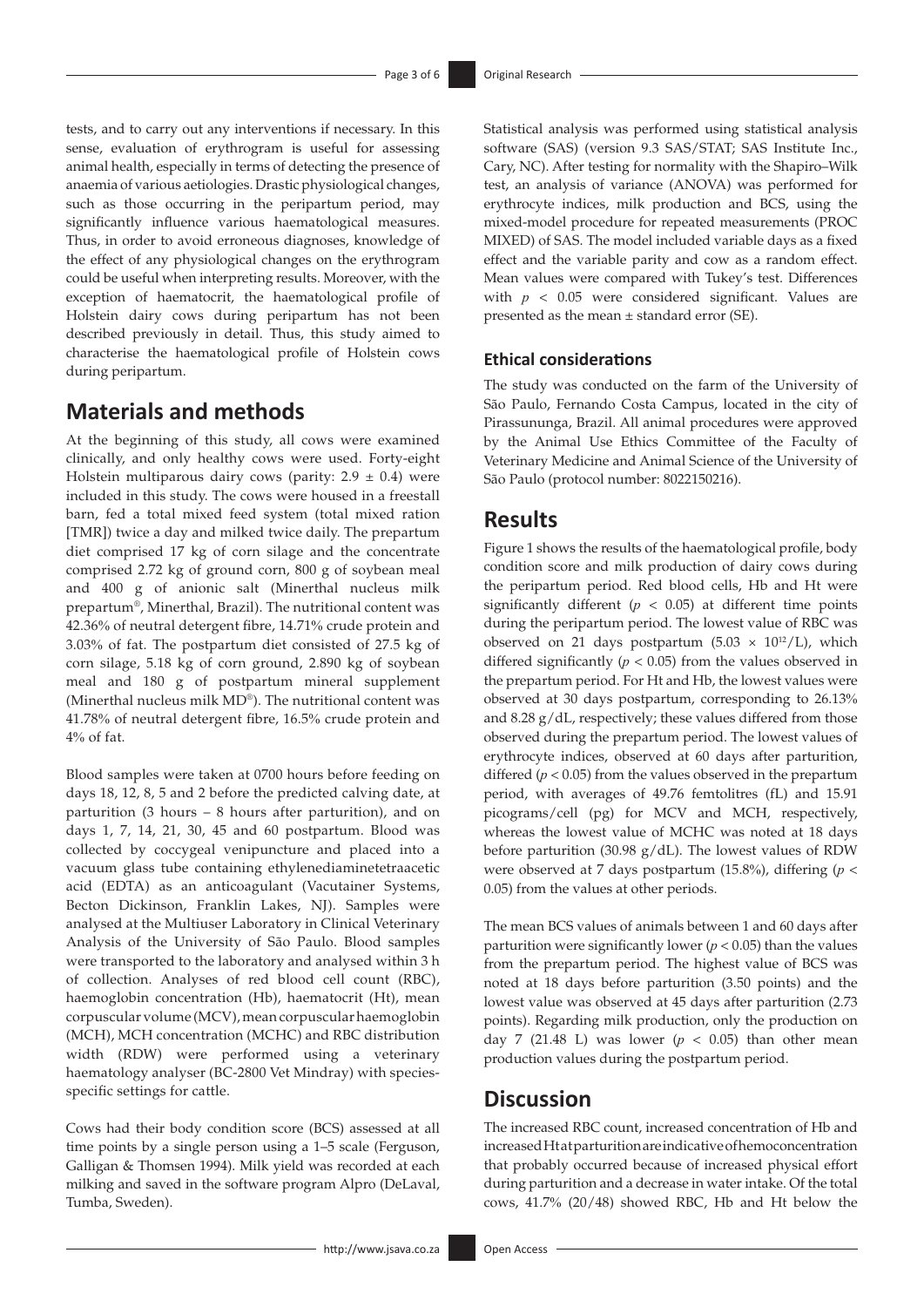reference intervals (RBC, Hb and Ht lower than  $5.0 \times 10^{12}$ /L, 8.0 g/dL and 24%, respectively) (Radostits et al. 2007) during at least one collection time point during the postpartum period. No animals had jaundice or fever, and the blood smear evaluations ruled out the possibility that the lower RBC, Ht and Hb values were caused by haemolytic parasites (*Anaplasma marginale* or *Babesia* spp.). Anaemia was unlikely to be because of gastrointestinal parasites as the animals were dewormed at the beginning of the study. During postpartum, there was a gradual reduction in the values of MCV and MCH; however, the values observed at 60 days postpartum were still within the reference intervals and characterised as normocytic normochromic.

Reduction in Ht, RBC and Hb values and the occurrence of anaemia during the puerperal period have not been extensively documented previously for dairy cows. Saut and Birgel Junior (2008) observed lower erythrogram values for cows with retained placenta during postpartum period when compared with healthy cows. Amongst the possible causes of postpartum anaemia, we assumed that this finding could be associated with an increased production of proinflammatory cytokines which modulated inflammatory response (Chikazawa & Dunning 2016). Cytokines could cause reduced erythropoiesis, most likely through inhibitory effects on the bone marrow; in addition, in cases of chronic inflammation, hypoferremia, iron sequestration in macrophages and iron-restricted erythropoiesis could occur (Fry 2010; Ganz & Nemeth 2009). Inflammation could contribute to a reduction in serum iron values because of sequestration in organs such as the spleen, liver and bone marrow, contributing to functional iron deficiency and defective heme synthesis (Naigamwalla, Webb & Giger 2012). In this condition, anaemia is defined as normocytic hypochromic in the early phase, changing to microcytic hypochromic in chronic cases. The production of inflammatory mediators may increase because of the intensity of fat mobilisation, as animals in the present study lost body condition during peripartum; this period of catabolism is associated with decreased erythrogram values.

During the transition from the pregnant-non-lactating phase to the non-pregnant–lactating phase, there is an increase in the nutritional demand for milk production (Drackley & Cardoso 2014). Cows enter a state of negative energy balance and need to mobilise body fat to meet this energy deficit because of milk production (Barletta et al. 2017; Ospina et al. 2010). Seker and Unsuren (1989) noted reduced values of Ht and Hb as milk production increased in dairy cows. According to our data, milk production remained the same between 14 and 60 days postpartum, and therefore, there was no increase in milk production during the postpartum period, which is inconsistent with the hypothesis that reduction of erythrogram values occurred because of increased milk production. However, it is likely that cows with nutritional deficiencies do not increase their milk production during the early postpartum period. In addition, reduced Ht, RBC and Hb values could be related to nutritional deficiencies.

The prioritisation of nutrients during peripartum contributes to the transmigration of NEFA, proteins, immunoglobulins, glucose and calcium, amongst other nutrients, towards the mammary gland (Drackley 1999; Drackley & Cardoso 2014). There is an increase in the concentration of growth hormone and a low serum insulin concentration associated with these changes, resulting in decreased lipogenesis and a reduced ability of insulin to inhibit lipolysis, contributing to increased lipolysis (Drackley & Cardoso 2014; Fiore et al. 2017; Ji et al. 2012). Increased lipolysis results in increased mobilisation of triglycerides and NEFA to meet the high energy demand during this phase, resulting in a loss of BCS, characterising the homeorrhetic changes of the peripartum period (Drackley & Cardoso 2014; Fiore et al. 2017; Herdt 2000; Lean et al. 2013).

Our data show that the BCS at the beginning of transitional period (3.5) and at parturition (3.35) were higher than the recommend scores of 3.25 and ≤ 3.0 (Stefańska et al. 2016). The animals lost 0.45 points during the first month of lactation, which was higher than recommended by Stefanska et al. (2016), who reported that losses should not be > 0.25 during the first month to avoid impairment to the animals' health. Cows that present a high loss of BCS during the transition period have a greater reduction in dry matter intake (Hayirli et al. 2002; Roche et al. 2009).

Studies have associated intense tissue mobilisation with immunosuppression (Contreras & Sordillo 2011; Leblanc 2012). Kalaitzakis et al. (2011) reported a decrease in Hb and Ht in cows with severe lipomobilisation compared to a group of cows without lipomobilisation, whereas Bélic et al. (2010) demonstrated a low haemoglobin concentration in obese cows after parturition because of oxidative stress and altered liver function. Rafia et al. (2012) evaluated the effect of BCS on the haematological profile of dairy cows during peripartum; cows were classified as under-conditioned (BCS:  $\leq$  2.75), moderate conditioned (BCS: 3-3.75) and overconditioned (BCS:  $\geq$  4); and blood samples were collected 30 days prior to calving and up to 30 days postpartum. The values for Hb, Ht and RBC were lower during postpartum in the three groups compared with the values from the prepartum period; however, no differences were observed between the groups during the postpartum period. Excessive lipomobilisation causes changes in the balance between inflammatory development and resolution, favouring an excessive inflammatory response during the peripartum period (Contreras & Sordillo 2011). These haematological changes are not necessarily indicative of disease but reflect the physiological variations that occur during the transitional period (Fiore et al. 2017).

# **Conclusion**

Our data show that the cows in this investigation suffered reduction in selected haematological profiles during the postpartum period. Therefore, future research is necessary to elucidate the relationship between inflammatory processes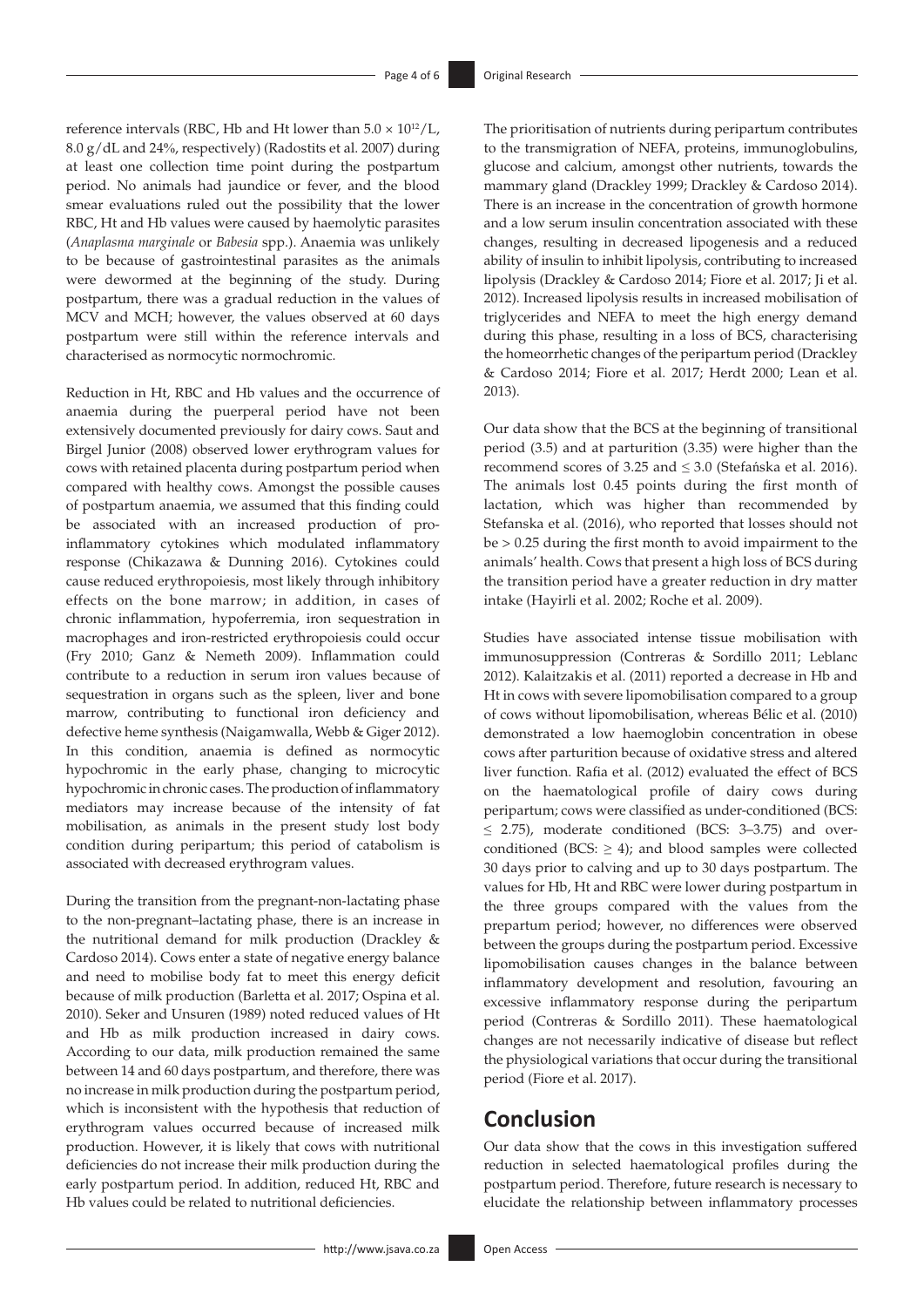and the haematological profile of dairy cows during the peripartum period to facilitate interpretation of laboratory results.

# **Acknowledgements**

The authors are grateful to the herd managers who participated in the study.

### **Competing interests**

The authors declare that they have no financial or personal relationships that may have inappropriately influenced them in writing this article.

### **Author's contributions**

R.B.P. was responsible for the execution of the study, data collection and writing of the manuscript. D.B.B. assisted with the concept, writing of the article and data analysis, and supervised the technical work. E.H.B.J. assisted with data analysis and provided critical review of the manuscript.

#### **Funding information**

This study was financed in part by the Coordenação de Aperfeiçoamento de Pessoal de Nível Superior (CAPES), Brasil (Finance code 001).

### **Data availability statement**

Data sharing is not applicable to this article as no new data were created or analysed in this study.

### **Disclaimer**

The views and opinions expressed in this article are those of the authors and do not necessarily reflect the official policy or position of any affiliated agency of the authors.

# **References**

- Bauman, D.E. & Currie, W.B., 1980, 'Partitioning of nutrients during pregnancy and lactation: A review of mechanisms involving homeostasis and homeorhesis', *Journal of Dairy Science* 63(9), 1514–1529. [https://doi.org/10.3168/jds.S0022-](https://doi.org/10.3168/jds.S0022-0302(80)83111-0) [0302\(80\)83111-0](https://doi.org/10.3168/jds.S0022-0302(80)83111-0)
- Barletta, R.V., Maturana Filho, M., Carvalho, P.D., Del Valle, T.A., Netto, A.S., Rennó, F.P.<br>et al., 2017, 'Association of changes among body condition score during the<br>transition period with NEFA and BHBA concentrations, and health of Holstein cows', *Theriogenology* 104, 30–36. [https://doi.org/10.1016/](https://doi.org/10.1016/j.theriogenology.2017.07.030) [j.theriogenology.2017.07.030](https://doi.org/10.1016/j.theriogenology.2017.07.030)
- Bélic, B., Cincovic, M.R., Stojanovic, D. Kovacevic, Z. & Vidovic, B., 2010, 'Morphology of erythrocyte and ketosis in dairy cows with different body condition', *Contemporary Agriculture* 59, 306–311.
- Bell, A.W., 1995, 'Early lactation regulation of organic nutrient late pregnancy metabolism during transition period from late pregnancy to early lactation', *Journal of Dairy Science* 73(9), 2804–2819.<https://doi.org/10.2527/1995.7392804x>
- Caixeta, I.S., Ospina, P.A., Capel, M.B. & Nydam, D.D., 2017, 'Association between subclinical hypocalcemia in the first 3 days of lactation and reproductive performance of dairy cows', *Theriogenology* 94, 1–7.<https://doi.org/10.1016/j.theriogenology.2017.01.039>
- Chikazawa, S. & Dunning, M.D., 2016, 'A review of anaemia of inflammatory disease in dogs and cats', *Journal of Small Animal Practice* 57(7), 348–353. [https://doi.org/](https://doi.org/10.1111/jsap.12498) [10.1111/jsap.12498](https://doi.org/10.1111/jsap.12498)
- Contreras, G.A. & Sordillo, L.M., 2011, 'Lipid mobilization and inflammatory responses during the transition period of dairy cows', *Comparative Immunology, Microbiology & Infectious Diseases* 34(3), 281–289. [https://doi.org/10.1016/](https://doi.org/10.1016/j.cimid.2011.01.004) [j.cimid.2011.01.004](https://doi.org/10.1016/j.cimid.2011.01.004)
- Drackley, J.K., 1999, 'Biology of dairy cows during the transition period: The final frontier?', *Journal of Dairy Science* 82(11), 2259–2273. [https://doi.org/10.3168/](https://doi.org/10.3168/jds.S0022-0302(99)75474-3) [jds.S0022-0302\(99\)75474-3](https://doi.org/10.3168/jds.S0022-0302(99)75474-3)
- Drackley, J.K. & Cardoso, F.C., 2014, 'Prepartum and postpartum nutritional management to optimize fertility in high-yielding dairy cows in confined TMR systems', *Animal* 8 (Suppl 1), 5–14.<https://doi.org/10.1017/S1751731114000731>
- Ferguson, J.D., Galligan, D.T. & Thomsen, N., 1994, 'Principal descriptors of body condition score in Holstein cows', *Journal of Dairy Science* 77(9), 2695–2703. [https://doi.org/10.3168/jds.S0022-0302\(94\)77212-X](https://doi.org/10.3168/jds.S0022-0302(94)77212-X)
- Fiore, E., Piccione, G., Arfuso, F., Zumbo, A. & Gianesella, M., 2017, 'Metabolic changes in dairy cows at different lactation class during the transition period', *Large Animal Review* 23, 45–48.
- Fry, M.M., 2010, 'Anemia of inflammatory, neoplastic, renal and endocrine diseases', in D.J. Weiss & K.J. Wardrop (eds.), *Schalm's veterinary hematology*, 6th edn., pp. 246–250, Blackwell, Ames, IA.
- Ganz, T. & Nemeth, E., 2009, 'Iron sequestration and anemia of inflammation', *Seminars in Hematology* 46(4), 387–393.<https://doi.org/10.1053/j.seminhematol.2009.06.001>
- Goff, J.P. & Horst, E.R.L., 1997, 'Physiological changes at parturition and their relationship to metabolic disorders', *Journal of Dairy Science* 80, 1260–1268. [https://doi.org/10.3168/jds.S0022-0302\(97\)76055-7](https://doi.org/10.3168/jds.S0022-0302(97)76055-7)
- Grummer, R.R., 1995, 'Impact of changes in organic nutrient metabolism on feeding the transition dairy cow', *Journal of Dairy Science* 73(9), 2820–2833. [https://doi.](https://doi.org/10.2527/1995.7392820x) [org/10.2527/1995.7392820x](https://doi.org/10.2527/1995.7392820x)
- Hayirli, A., Grummer, R.R., Nordheim, E.V. & Crump, P.M., 2002, 'Animal and dietary factors affecting feed intake during the pre-fresh transition period in Holsteins' *Journal of Dairy Science* 85(12), 3430–3443. [https://doi.org/10.3168/jds.S0022-](https://doi.org/10.3168/jds.S0022-0302(02)74431-7) [0302\(02\)74431-7](https://doi.org/10.3168/jds.S0022-0302(02)74431-7)
- Herdt, T.H., 2000, 'Ruminant adaptation to negative energy balance influences on the etiology of ketosis and fatty liver', *Veterinary Clinics of North America: Food Animal Practice* 16(2), 215–230. [https://doi.org/10.1016/S0749-0720\(15\)30102-X](https://doi.org/10.1016/S0749-0720(15)30102-X)
- Ingvartsen, K.L. & Andersen, J.B., 2000, 'Integration of metabolism and intake regulation: A review focusing on periparturient animals', *Journal of Dairy Science*  83(7), 1573–1597. [https://doi.org/10.3168/jds.S0022-0302\(00\)75029-6](https://doi.org/10.3168/jds.S0022-0302(00)75029-6)
- Jeong, J.K., Choi, I.S., Moon, S.H., Kang, H.G. & Kim, I.H., 2018, 'Relationship between serum magnesium concentration during the transition period, peri- and postpartum disorders, and reproductive performance in dairy cows', *Livestock Science* 213, 1–6.<https://doi.org/10.1016/j.livsci.2018.04.013>
- Ji, P., Osorio, J.S., Drackley, J.K. & Loor, J.J., 2012, 'Overfeeding a moderate energy diet prepartum does not impair bovine subcutaneous adipose tissue insulin transduction and induces marked changes in peripartal gene network expression', *Journal of Dairy Science* 95(8), 4333–4351.<https://doi.org/10.3168/jds.2011-5079>
- Kalaitzakis, E., Panousis, N., Roubies, N., Kaldrymidou, E. & Karatzias, H., 2011, 'Haematology of downer dairy cows with fatty liver', *Turkish Journal of Veterinary and Animal* 35, 51–58. <https://doi.org/10.1080/00480169.2010.69761>
- Kaufman, E.I., Leblanc, S.J., McBride, B.W., Duffield, T.F. & DeVries, T.J., 2017, 'Association of rumination time with subclinical ketosis in transition dairy cows', *Journal of Dairy Science* 99(7), 5604–5618. <https://doi.org/10.3168/jds.2015-10509>
- Kimura, K., Goff, J.P., Kehrli, M.E. & Reinhardt, T.A., 2002, 'Decreased neutrophil function as cause of retained placenta in dairy cattle', *Journal of Dairy Science* 85, 544–550. [https://doi.org/10.3168/jds.S0022-0302\(02\)74107-6](https://doi.org/10.3168/jds.S0022-0302(02)74107-6)
- Lean, I.J., Van Saun, R. & DeGaris, P.J., 2013, 'Energy and protein nutrition management of transition dairy cows', *Veterinary Clinics of North America: Food Animal Practice* 29(2), 337–366.<https://doi.org/10.1016/j.cvfa.2013.03.005>
- Leblanc, S.J., 2012, 'Interactions of metabolism, inflammation, and reproductive tract health in the postpartum period in dairy cattle', *Reproduction in Domestic Animals*  47(Suppl 5), 18–30. <https://doi.org/10.1111/j.1439-0531.2012.02109.x>
- Meglia, G.E., Johannisson, A., Agenãs, S., Holtenius, K. & Waller, K.P., 2005, 'Effects of feeding intensity during the dry period on leukocyte and lymphocyte sub-populations, neutrophil functions and health in periparturient dairy cows', *Veterinary Journal* 169(3), 376–384. [https://doi.org/10.1016/j.](https://doi.org/10.1016/j.tvjl.2004.02.003) [tvjl.2004.02.003](https://doi.org/10.1016/j.tvjl.2004.02.003)
- Moreira, T.F., Facuri Filho, E.J., Meneses, R.M., Mendonça, F.L.M., Lima, J.A.M. & Carvalho, A.U., 2015, 'Energetic status of crossbreed dairy cows during transition period in two different seasons', *Arquivo Brasileiro de Medicina Veterinária e Zootecnia* 67(5), 1327–1334. <https://doi.org/10.1590/1678-4162-8287>
- Naigamwalla, D.Z., Webb, J.A. & Giger, U., 2012, 'Iron deficiency anemia', *The Canadian Veterinary Journal* 53(3), 250–256.
- Ospina, P., Nydam, D., Stokol, T. & Overton, T., 2010, 'Evaluation of nonesterified fatty acids and beta-hydroxybutyrate in transition dairy cattle in the northeastern United States: Critical thresholds for prediction of clinical diseases', *Journal of Dairy Science* 93(2), 546–554. <https://doi.org/10.3168/jds.2009-2277>
- Paiano, R.B., Lahr, F.C., Poit, D.A.S., Costa, A.G.B.V.B., Birgel, D.A. & Birgel Junior, E.H., 2018, 'Biochemical profile in dairy cows with artificial induction of lactation', *Pesquisa Veterinária Brasileira* 38(12), 2289–2292. [https://doi.org/10.1590/1678-](https://doi.org/10.1590/1678-5150-pvb-5951) [5150-pvb-5951](https://doi.org/10.1590/1678-5150-pvb-5951)
- Paiano, R.B., Birgel, D.B. & Birgel Junior, E.H., 2019a, 'Uterine involution and reproductive performance in dairy cows with metabolic diseases', *Animals* 9(3), 93. <https://doi.org/10.3390/ani9030093>
- Paiano, R.B., Birgel, D.B., Ollhoff, R.D. & Birgel Junior, E.H., 2019b, 'Biochemical profile and productive performance in dairy cows with lameness during postpartum period', *Acta Scientiae Veterinariae* 47, 1673. [https://doi.org/10.22456/1679-](https://doi.org/10.22456/1679-9216.93775) [9216.93775](https://doi.org/10.22456/1679-9216.93775)